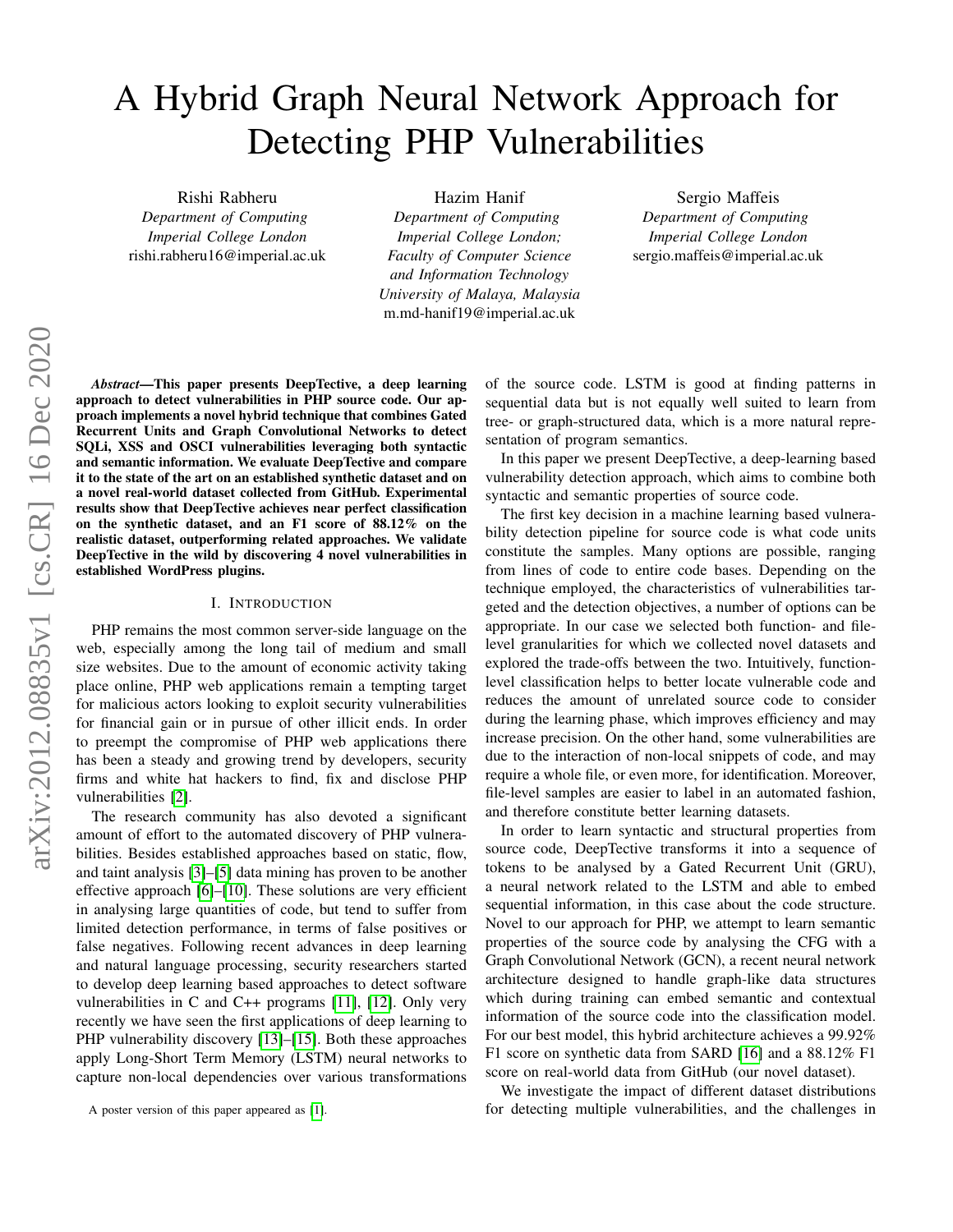creating such datasets. The key dimensions to take into account are the nature of the samples (synthetic versus realistic), the accuracy of the labels, the balance of the classes and the overarching difficulty in generating high-quality datasets. Existing work on PHP emphasised the use of clean and synthetic datasets, and in particular SARD. We found that even a model achieving 100% F1-score when trained and tested on different portions of the same synthetic dataset can have dismal performance when tested on realistic data. We systematically compare the performance of DeepTective and a number of existing PHP vulnerability detection tools on SARD and on our real-world dataset. DeepTective outperforms the other tools on both datasets, but the gap becomes extremely large on the real-world one, even for pre-trained models.

Finally, we tested DeepTective in the wild, evaluating its execution performance and its ability to generalise to a number of real-world PHP applications not present in the training dataset. We validated the practical usefulness of DeepTective by discovering 4 novel SQL injection and Cross-site scripting vulnerabilities in deployed plugins for WordPress.

In summary, our main contributions are:

- The first investigation of the use of GCN and GRU to detect vulnerabilities in PHP source code, embedding both syntactic, structural and semantic information in the machine learning model.
- An analysis of the impact of dataset definition on model performance for vulnerability discovery, and the collection of new function- and file-level labelled PHP datasets.
- An extended evaluation of DeepTective, our GNN, by comparing it with selected existing tools for PHP vulnerability detection and by using it in the wild, where we discovered 4 novel vulnerabilities in established Word-Press plugins.

#### II. BACKGROUND

In this Section, we review the three common PHP vulnerabilities targeted by our detector, and survey automated vulnerability detection approaches for PHP source code.

# *A. PHP Vulnerabilities*

A software vulnerability is a mistake in software made by the software developer that can be used by a malicious actor to gain access to a system or network [\[17\]](#page-11-11). The 2020 CWE Top 25 Most Dangerous Software Weakness [\[18\]](#page-11-12) list different types of vulnerabilities that are frequently reported in the current web application ecosystem. Since we target PHP source code, we focus on three types of vulnerabilities particularly common in PHP web applications: SQL injection (SQLi), Cross-site scripting (XSS) and OS Command injection (OSCI). Table [I](#page-2-0) shows vulnerable snippets of code from our GIT dataset (described in Section [IV\)](#page-4-0) for SQLi, XSS and OSCI. These are real-world security vulnerabilities found on open source PHP applications hosted on GitHub. We highlighted the vulnerable parts of each code snippet, and we explain them below.

SQLi, also known as CWE-89, is a vulnerability that occurs when an attacker manages to alter a SQL query before it is passed to a database [\[19\]](#page-11-13). It allows attackers to read or write data from the database without authorization, or to launch Denial of Service attacks. For example, in the first code snippet of Table [I,](#page-2-0) the attacker is able to perform a SQLi by providing a carefully formatted string in place of their email in the variable  $\frac{1}{2}$  semail, which is used as part of a dynamically generated SQL query in the highlighted line of code. The string provided by the attacker may be of the form "'' UNION [malicious SQL query]", where the attacker can use a succession of malicious SQL queries to learn about the structure of the database, exfiltrate and modify data.

XSS, or CWE-79, is a vulnerability where the web application fails to sanitize user input before displaying it on a web page [\[20\]](#page-11-14). This vulnerability occurs due to a nonexistent or insufficient implementation of input and output sanitization, which allows attackers to inject arbitrary JavaScript into an HTML file [\[21\]](#page-11-15). A successful XSS can lead to a number of malicious activities including extracting confidential information, such as session cookies, or sending malicious requests to other web applications. Table [I](#page-2-0) shows an example of an XSS vulnerability found in a real-world PHP project. The highlighted part indicates the vulnerable part of the code. Based on this example, the input from POST is not sanitised before being printed on the same line. Therefore, an attacker can trick a victim into inserting an attacker-controlled <script > tag in the page, implementing arbitrary client-side malicious behaviour.

OSCI, or CWE-78 is a web application vulnerability that allows attackers to execute malicious operating systems commands on the targeted server that runs the vulnerable web application [\[22\]](#page-11-16). The severity of this type of attack depends on the privilege level that the attackers gains through the injection attack. The highlighted code in Table [I](#page-2-0) shows an example of a real-world OSCI vulnerability where the filename from FILES['file']['name'] is concatenated with a string to form a full file path. It is intended to be used to move files through the execution of shell command mv. However, due to the lack of sanitisation on the input for the file name, an attacker can exploit this vulnerability by setting a malicious filename like "any\_name.txt; [any shell command here]" to run arbitrary commands on the server.

## *B. Detecting Vulnerabilities in PHP*

Researchers and practitioners, over the years, have developed many tools to detect vulnerabilities in PHP applications.

*1) Traditional Approaches:* Traditional approaches focus on the use of static, semantic and taint analysis to locate vulnerabilities. Pixy [\[3\]](#page-11-1) implements flow-sensitive and contextsensitive data flow analysis to detect vulnerable components in a PHP web applications, mainly targeting XSS. That approach can be extended to the detection of other taint-style vulnerabilities such as SQLi and OSCI.

RIPS [\[4\]](#page-11-17), [\[5\]](#page-11-2) combines taint and static analysis to locate vulnerable program points in a PHP application. However,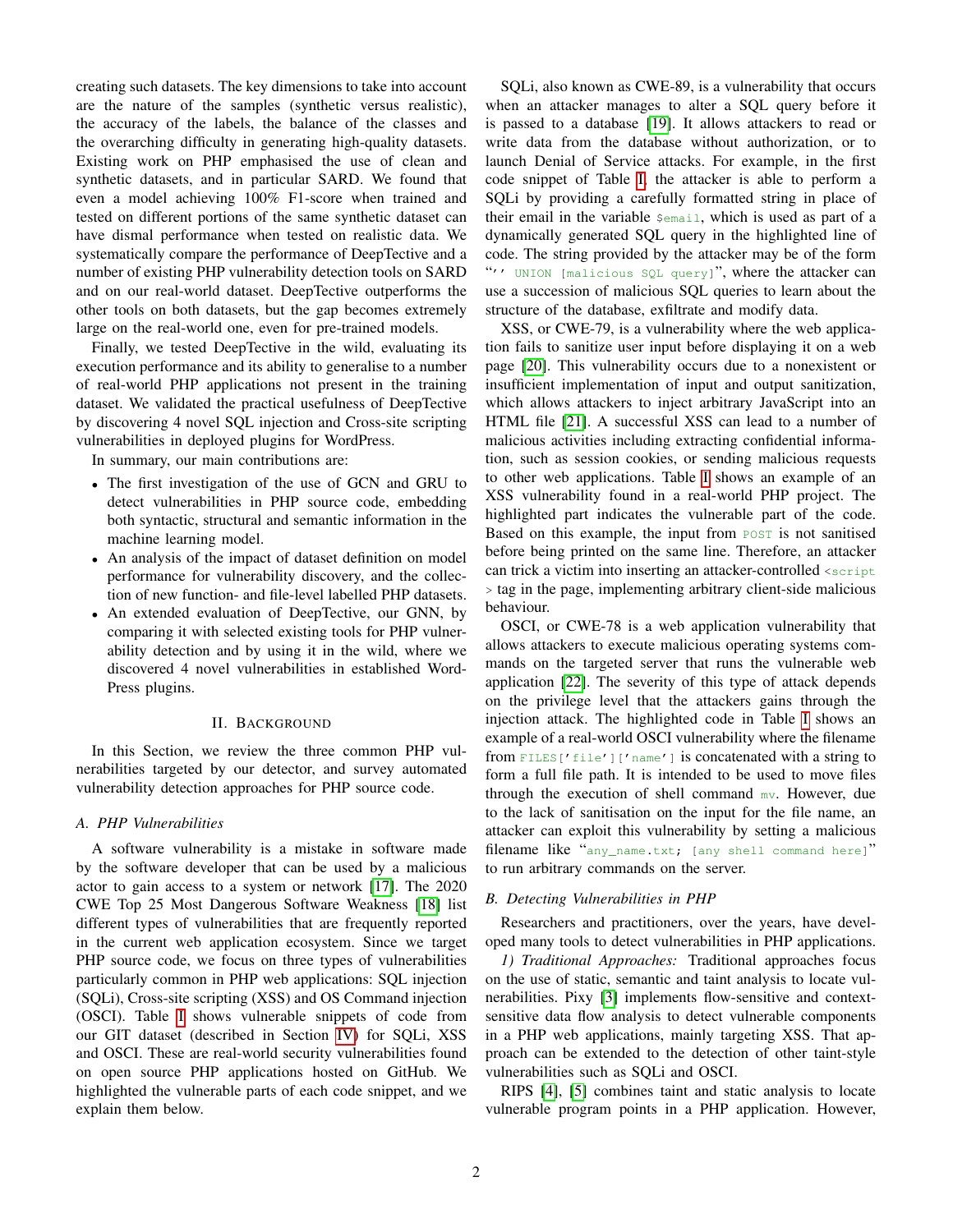TABLE I VULNERABLE CODE SNIPPETS FROM GITHUB PROJECTS.

<span id="page-2-0"></span>

| SQL Injection (SQLi)                                                                                                                                                                                                                                                                                                                                                                                                                                                                                                                                                         | Cross-site scripting (XSS)                                                                                                                                                                                                                                                                                                                                              | <b>OS Command Injection (OSCI)</b>                                                                                                                                                                                                                                                                                                                                                                                                                                                                                                                                                                                                                                                                                                                                     |
|------------------------------------------------------------------------------------------------------------------------------------------------------------------------------------------------------------------------------------------------------------------------------------------------------------------------------------------------------------------------------------------------------------------------------------------------------------------------------------------------------------------------------------------------------------------------------|-------------------------------------------------------------------------------------------------------------------------------------------------------------------------------------------------------------------------------------------------------------------------------------------------------------------------------------------------------------------------|------------------------------------------------------------------------------------------------------------------------------------------------------------------------------------------------------------------------------------------------------------------------------------------------------------------------------------------------------------------------------------------------------------------------------------------------------------------------------------------------------------------------------------------------------------------------------------------------------------------------------------------------------------------------------------------------------------------------------------------------------------------------|
| 1 \$user name = (\$firstname AND \$lastname) ?<br>\$firstname.''.\$lastname:'';<br>$2$ \$user email = (\$email) ? \$email : \$this-><br>qetRandomString();<br>$3$ \$user color = (\$color) ? \$color : \$this-><br>$random color()$ ;<br>$5$ Squery = 'SELECT id FROM<br>'.\$this->table_prefix.'users WHERE<br>$'$ email' = '.\$user email.'LIMIT 1;';<br>6 \$usercheck = \$this->db->query(\$query);<br>$8$ if ( <b>isset</b> (\$usercheck[0]->id) )<br>10 $\text{\LARGE}$ suser id = \$usercheck $[0]$ ->id;<br>11 $\text{L}$ Suser email = Susercheck [1] ->email;<br>12 | $1$ print_r(\$_POST);<br>$2$ if $(S$ POST)<br>LLOC CONFIGT: setValue ('<br>user webdavauth url', strip tags (<br>$$$ POST['webdav $\overline{u}$ rl']));<br>$8$ \$tmpl = new OC_Template ('<br>user_webdavauth', 'settings');<br>9 \$tmpl->assign( 'webdav_url',<br>OC_Config:: getValue("<br>$user_webdavauth_url", )$ ;<br>10<br>ll return \$tmpl->fetchPage();<br>12 | $1 \,$ \$zip = "/tmp/".<br>$\S$ Files ['file'] ['name'];<br>$2$ Scommand = "mv "<br>$\frac{1}{2}$ $\frac{1}{2}$ $\frac{1}{2}$ $\frac{1}{2}$ $\frac{1}{2}$ $\frac{1}{2}$ $\frac{1}{2}$ $\frac{1}{2}$ $\frac{1}{2}$ $\frac{1}{2}$ $\frac{1}{2}$ $\frac{1}{2}$ $\frac{1}{2}$ $\frac{1}{2}$ $\frac{1}{2}$ $\frac{1}{2}$ $\frac{1}{2}$ $\frac{1}{2}$ $\frac{1}{2}$ $\frac{1}{2}$ $\frac{1}{2}$ $\frac{1}{2}$<br>\$zip";<br>3 exec(\$command,\$output=array(),\$res);<br>4 if (Sres)<br>$$this$ ->errors $[] =$ lang::<br>translate('<br>qallery_error_zip_mv');<br>return false;<br>9 Scommand = "chmod 777 " . \$zip;<br>l0 exec(\$command,\$output=array(),\$res);<br>$11$ if $(sres)$<br>$$this$ ->errors[] = lang::<br>translate ('<br>qallery_error_zip_chmod');<br>13 |

RIPS and Pixy are unable to analyze flaws that require the analysis of multiple files, or that depend on object-oriented features of PHP, limiting their effectiveness on current web applications. phpSAFE [\[9\]](#page-11-18) performs a lexical and semantic analysis of code at the Abstract Syntax Tree (AST) level, before executing an inter-procedural analysis to follow the flow of tainted variables starting from the main function. The authors report to be able to detect SQLi and XSS vulnerabilities with a lower false positive rate than RIPS and Pixy. Differently from previous approaches, SAFERPHP [\[6\]](#page-11-3) focuses on the detection of Denial of Service (DoS) and missing authorisation checks. Besides implementing taint analysis in the process, SAFERPHP also performs inter-procedural and semantic analysis by analysing the control dependencies via the control flow graph (CFG). The analysis allows the tool to identify and verify the consistency of possible security checks in all calling contexts.

*2) Data Mining Approaches:* More recent approaches aim to detect PHP web application vulnerabilities using data mining techniques. WAP [\[7\]](#page-11-19), [\[8\]](#page-11-20) implements taint analysis along with a number of machine learning models to predict vulnerable PHP samples. Logistic Regression obtains the best performance, and is able to detect 8 classes of vulnerabilities, including SQLi, XSS, and OSCI. In follow up work, DEKANT [\[23\]](#page-12-0) adopts Natural Language Processing (NLP) techniques to detect vulnerabilities. In particular, it uses a Hidden Markov Model (HMM) [\[24\]](#page-12-1) to characterise vulnerabilities based on a set of source code slices. These code slices are marked as tainted or non-tainted and then passed on for further analysis. Like WAP, DEKANT handles a number of different vulnerability classes. In a comparison against other tools, DEKANT achieved 96% accuracy as compared to 90% for WAP and 18% for Pixy. WIRECAML [\[25\]](#page-12-2) combines data-flow analysis and machine learning to detect SQLi and XSS vulnerabilities in PHP source code. The combination of reaching definition, taint and reaching constant analysis allows the tool to extract meaningful data flow features from the CFG, and optimise the learning processing of the machine learning model. The best results are obtained by a Decision Tree classifier with a precision-recall curve score of 88% for SQLi and 82% for XSS. In comparison with previous static analysis approaches like Pixy, RIPS and WAP, WIRECAML achieved better detection performance in terms of precision, recall and F1-scores on all cases except non-vulnerable XSS samples, where RIPS scored best. WIRECAML was used to detect a SQLi vulnerability in a photo gallery web application called Piwigo, allowing an attacker to inject arbitrary queries via a POST parameter.

*3) Deep Learning Approaches:* More recently, deep learning is being applied to vulnerability detection for PHP source code. TAP [\[13\]](#page-11-7) proposes a static analysis approach of detecting PHP vulnerabilities based on code tokens and deep learning techniques. The tool extracts code tokens from PHP codes using a custom tokenizer, and performs data flow analysis to find relevant lines of code that contain function calls. TAP uses Word2Vec to generate numerical vectors from the code tokens, and implements a sequence-based deep learning technique called Long Short-term Memory (LSTM) to train the detection model. TAP handles several classes of vulnerabilities, and in a comparison with WIRECAML and RIPS achieved the best results for accuracy, F1-score and area under the curve (AUC) on both safe and vulnerable samples.

Vulhunter [\[15\]](#page-11-8) proposes a different approach leveraging bytecode features to represent vulnerabilities. Vulhunter generates CFGs, data-flow graphs (DFGs) and analyses them to generate potentially suspicious code slices. The code slices are transformed into bytecode slices. Like TAP, Vulhunter uses Word2Vec to generate vectors from the bytecode slices. Vectors and tokens are passed to a Bi-directional Long Shortterm Memory (Bi-LSTM). The evaluation results show that Vulhunter is capable of detecting SQLi and XSS vulnerabilities with higher recall and F1-scores than RIPS. Vulhunter was used to discover two XSS vulnerabilities and one SQLi vulnerability in SEACMS and CMS Made Simple.

Also [\[14\]](#page-11-21) leverages PHP bytecode to locate vulnerabilities. Code slices are translated to bytecode using the Vulcan Logic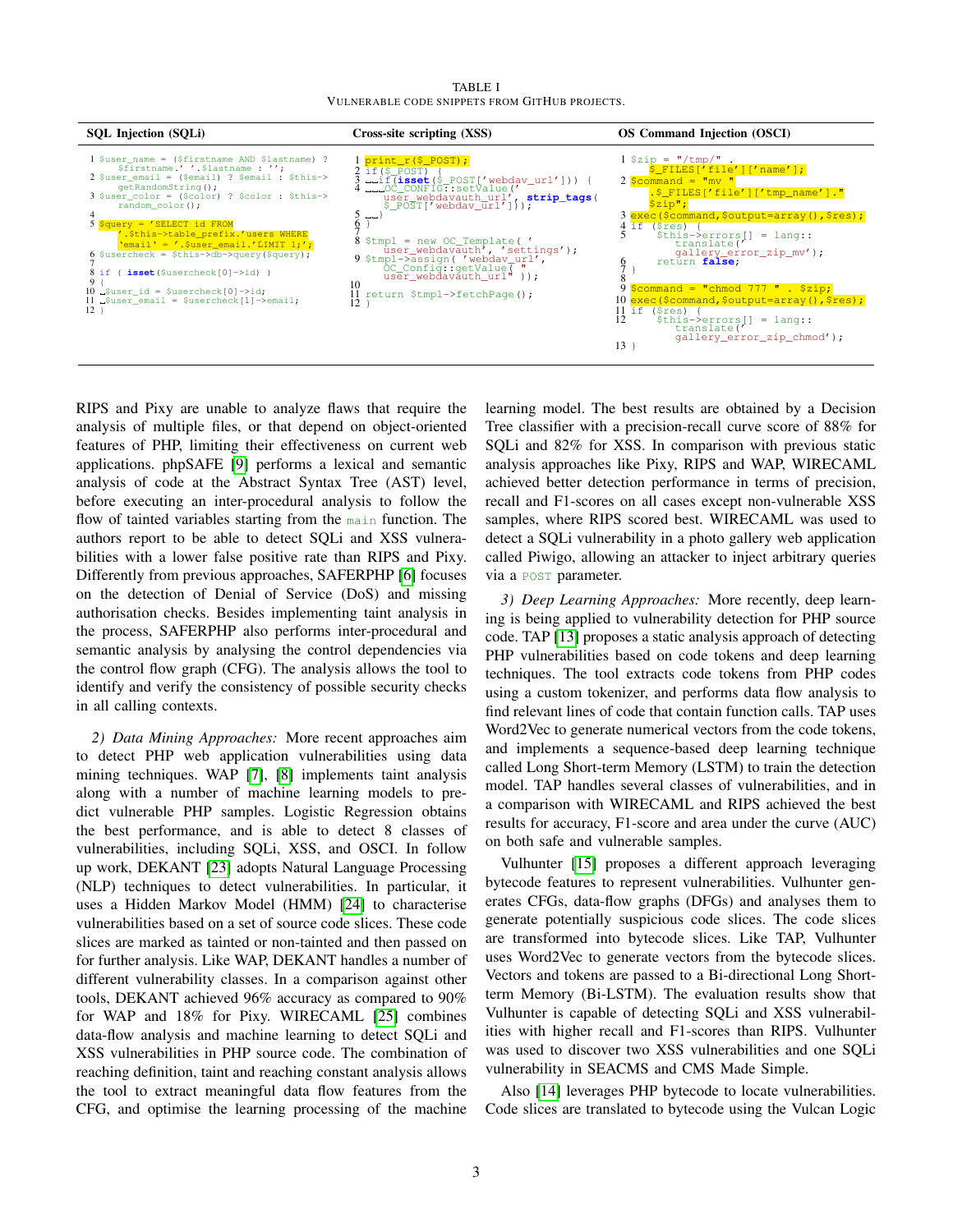Dumper (VLD), which intercepts Zend bytecode before it executed. Bytecode tokens are mapped to integers values understandable by a neural network using a vocabulary-based translation. The authors train a 2-layer LSTM model and achieved 95.35% accuracy, 96.51% precision and 96.14% recall using RMSProp as the optimisation function during training. However, they only focus on detecting SQLi vulnerabilities and do not compare their performance with previous approaches.

To the best of our knowledge, we are the first to use graph neural networks for detecting vulnerabilities in PHP source codes, and to investigate the effect of synthetic versus realistic datasets on model performance.

## III. DEEPTECTIVE

<span id="page-3-0"></span>In this Section, we introduce DeepTective, our novel PHP vulnerability detection model. DeepTective detects SQLi, XSS and OSCI vulnerabilities within source code, at function- and file-level granularity. It is divided into two key components: a Gated Recurrent Unit (GRU) which operates on the linear sequence of source code tokens, and a Graph Convolutional Network (GCN) which operates on the Control Flow Graph (CFG) of the source code. Each component provides a different mechanism for the model to detect multiple types of vulnerabilities effectively. We combine the GRU and GCN in a novel hybrid architecture able to leverage the strengths of both techniques.

# *A. Preprocessing*

Our data samples are fragments of PHP code, either a function body or a whole file. As a first step, we raise the level of abstraction of the code to a format that will conceptually help the learning process. We extract the linear sequence of parsed tokens in order to capture syntactic dependencies, and we extract the set of intraprocedural CFGs to capture semantic dependencies. We also transform the sequence of tokens and the CFG in a suitable format for consumption by a neural network, that is multidimensional vectors of real numbers.

*1) Sequence of Tokens:* We parse a sample using  $php1y$  [\[26\]](#page-12-3), a PHP parsing library built on top of  $p1y$  [\[27\]](#page-12-4), an implementation of the yacc and lex parsing tools for Python. From parsing, we obtain an ordered sequence of tokens. We remove tokens for comments, tabs, spaces, and PHP open and close tags from the sequence, as the presence or absence of a vulnerability is not affected by these.

In order to focus the learning on a manageable set of interesting tokens, we conflate the long tail of user-defined functions, variables, and constant values into abstract tokens, and retain the concrete token only for the first  $k$  instances found in each sample. For example, at the function-level we substitute the first 10 variable tokens in a sample with the artificial tokens VAR0 - VAR9, and substitute all the other ones with the abstract token VAR. At the file-level, we retain the first 200 variables instead. We also retain the concrete token for selected PHP functions such as query, exec, strip\_tags

which are relevant to the vulnerabilities we study, and typically represent sinks or santizers.

Next, we turn each token into a number, using the LabelEncoder from scikit-learn [\[28\]](#page-12-5) which, given a vocabulary of tokens, maps each to a sequential natural number.

The GRU that consumes our token sequences requires vectors of fixed length as inputs. For function-level samples we use a fixed length of 200, and for file-level samples, that tend to be significantly longer, we use 3000. In each case, if a sample has fewer tokens we pad it with zeros, and if it has more tokens we keep the maximum number of tokens allowed, starting from the end of the token sequence. This can lead to loss of information, but is a commonly accepted approach to analyse variable-length inputs, and in particular source code, with fixed-length neural architectures.

*2) CFG:* At the function-level, we parse each sample into an AST using phply. Then we extract the CFG, where each node represents a line of code, using our adaptation of code from wirecaml [\[25\]](#page-12-2). We use the same procedure as for sequences of tokens above, but with a fixed length of 20, to turn each node into a numerical vector. To transform the control flow graph into a tensor suitable for consumption by our GCN, we collate the nodes into a 2d matrix where each row contains the features of the node corresponding to the row index. Next we represent the CFG edges as a vector of tuples  $(i, j)$  representing a directed edge from node i to node j.

The file-level process is analogous, except that we use joernphp [\[29\]](#page-12-6) to parse and extract the CFGs from the samples, as it proved to be more robust for large files.

# *B. Model Architecture*

Figure [1](#page-4-1) illustrates the overall architecture of DeepTective. We now describe each component and summarize the architectural parameters.

*1) Embedding Layer:* The role of the embedding layer is to transform each numerical input produced in the preprocessing stage into a vector of real numbers, encoding that input as a combination of factors in a lower-dimensional space. We have two embedding layers; one for the token sequence and one for the CFG representation. Both embedding layers use vectors of length 100, which are learned via backpropagation during training and initialised at random. More formally, these layers are simply a mapping from a numerically tokenised function  $t_i$ , to a vector  $v_i \in \mathbb{R}^{100}$ .

*2) GRU:* We extract features from the sequence of tokens representations using a multi-layer bidirectional Gated Recurrent Unit [\[30\]](#page-12-7) which can learn long term dependencies between the tokens. Code patterns, such as those leading to vulnerabilities, heavily depend on the syntax of a programming language and the local context in which they appear. Most tokens carry information about the next token in the sequence. This information flow propagates until the end of a code statement. The GRU takes advantage of this information flows by learning bidirectional sequences (i.e. forwards and backwards) of code tokens throughout the source code.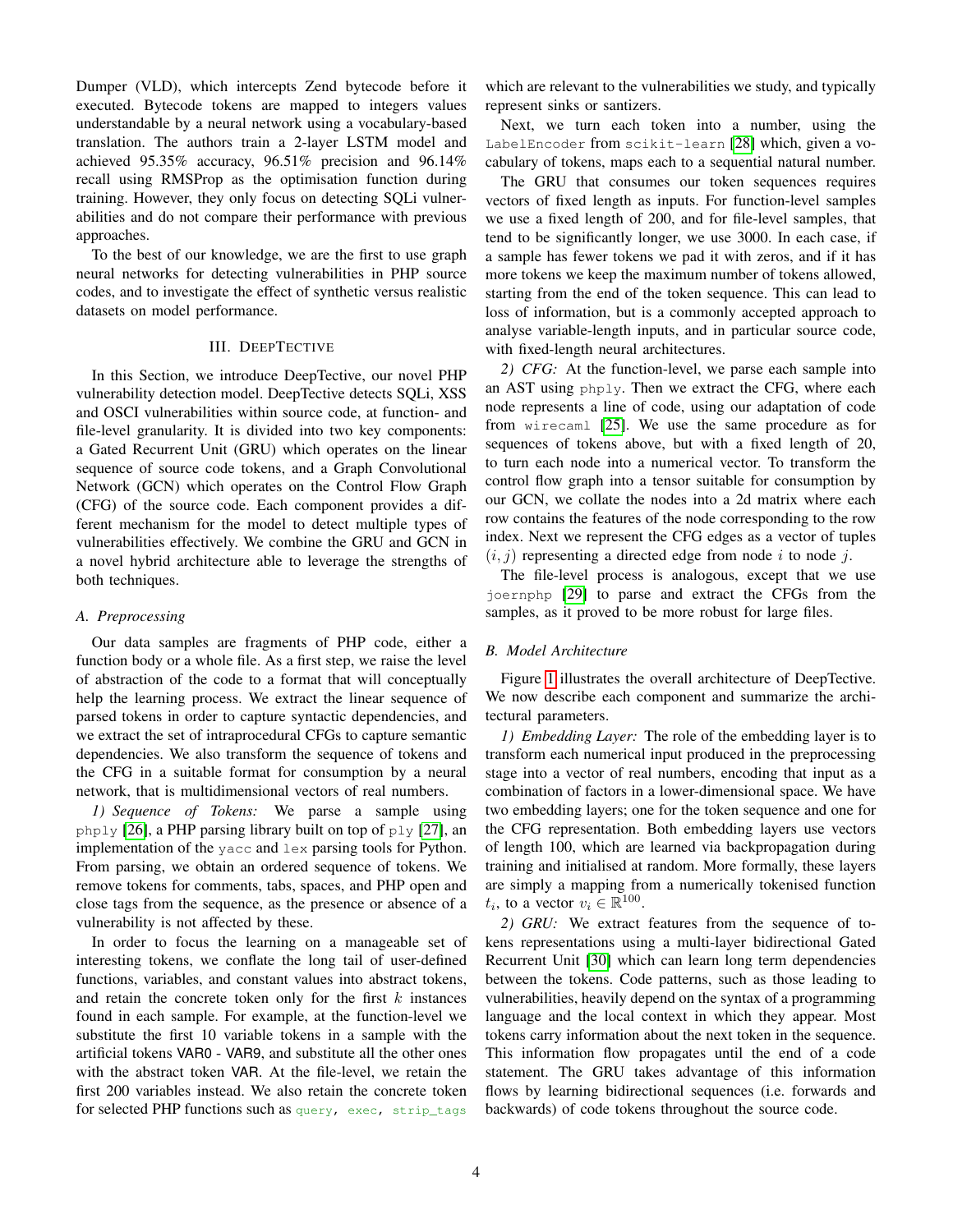

<span id="page-4-1"></span>Fig. 1. DeepTective Architecture

Internally, each layer of the GRU computes the following function for each element in the input sequence:

$$
r_t = \sigma(W_{ir}x_t + b_{ir} + W_{hr}h_{(t-1)} + b_{hr})
$$
  
\n
$$
z_t = \sigma(W_{iz}x_t + b_{iz} + W_{hz}h_{(t-1)} + b_{hz})
$$
  
\n
$$
n_t = \tanh(W_{in}x_t + b_{in} + r_t * (W_{hn}h_{(t-1)} + b_{hn}))
$$
  
\n
$$
h_t = (1 - z_t) * n_t + z_t * h_{(t-1)}
$$

where  $h_t$  is the hidden state at time t,  $x_t$  is the input at time t,  $h(t-1)$  is the hidden state of the layer at time  $t-1$  or the initial hidden state at time 0, and  $r_t$ ,  $z_t$ ,  $n_t$  are the reset, update, and new gates, respectively.  $\sigma$  is the sigmoid function, and ∗ is the Hadamard product. Since we are implementing a multilayer GRU, the input  $x_t^{(l)}$  of the *l*-th layer (*l* > = 2) is the hidden state  $h_t^{(l-1)}$  of the previous layer multiplied by dropout,  $\delta_t^{(l-1)}$  where each  $\delta_t^{(l-1)}$  is a Bernoulli random variable which is 0 with probability dropout [\[31\]](#page-12-8). The output we take from the GRU is the concatenation of the hidden states at the beginning and end of each layer.

3) GCN: The CFG represents the control dependencies of functions and statements in a code sample. These approximate the flow of information from untrusted sources to sensitive sinks typical of injection vulnerabilities. Therefore, we extract features from the CFG using a Graph Convolutional Net-work [\[32\]](#page-12-9), which is able to embed such dependencies into our model, and learn their significance via backpropagation.

Internally we use three layers of a GCN followed by Edge Pooling. Let **X** be a graph node vector, and  $\mathbf{A} = \mathbf{A} + \mathbf{I}$  the adjacency matrix of the graph, with inserted self-loops. The equation

$$
\mathbf{X}' = \hat{\mathbf{D}}^{-1/2} \hat{\mathbf{A}} \hat{\mathbf{D}}^{-1/2} \mathbf{X} \boldsymbol{\Theta}
$$

defines the convolved signal matrix **X'**, where  $\hat{D}_{ii}$  =  $\sum_{j=0} \hat{A}_{ij}$  denotes the diagonal degree matrix and  $\Theta$  denotes the convolutional filter parameters [\[33\]](#page-12-10).

*4) Classification:* We take the output of the graph convolutional layers and flatten it using max pooling. The output of the graph convolutional layers are node vectors of length 4000. The max pooling scans the ith element of each node and selects the maximum values as the ith element of the output vector. Mathematically:

$$
o_i = \max_{n=1}^{N} x_{in}
$$

where  $o_i$  is the ith element of the output vector,  $x_i n$  is the ith element of the nth node in the output graph, and  $N$  is the number of nodes in the graph.

We combine the output vector of the GCN with the output vector of the GRU and feed them to the linear classification layers. We have 3 linear classification layers, each with a dropout of 0.3 to combat overfitting, followed by a ReLU activation function. The final output of the ReLU is a probability vector of length 4, representing the confidence of assigning the sample to each class.

*5) Architectural Parameters:* We have tested alternative hyper-parameters settings to tune the model, and we found that the current configuration provides us with the best detection performance across different types of vulnerability. Table [II](#page-5-0) shows the details of DeepTective architecture by layers.

#### IV. DATASETS

<span id="page-4-0"></span>In order to evaluate a supervised vulnerability detection model, we need to build datasets with vulnerable and non vulnerable samples. We are interested in two kind of samples: entire files, or individual functions. We label the samples as Safe, XSS, SQLi and OSCI, where the latter 3 labels together are the Unsafe "virtual" label. We extract the samples from synthetic data (SARD) and real-world projects (GitHub), as detailed below. In order to support further research in the area, and facilitate the comparison between different approaches, we plan to make our datasets available to the public.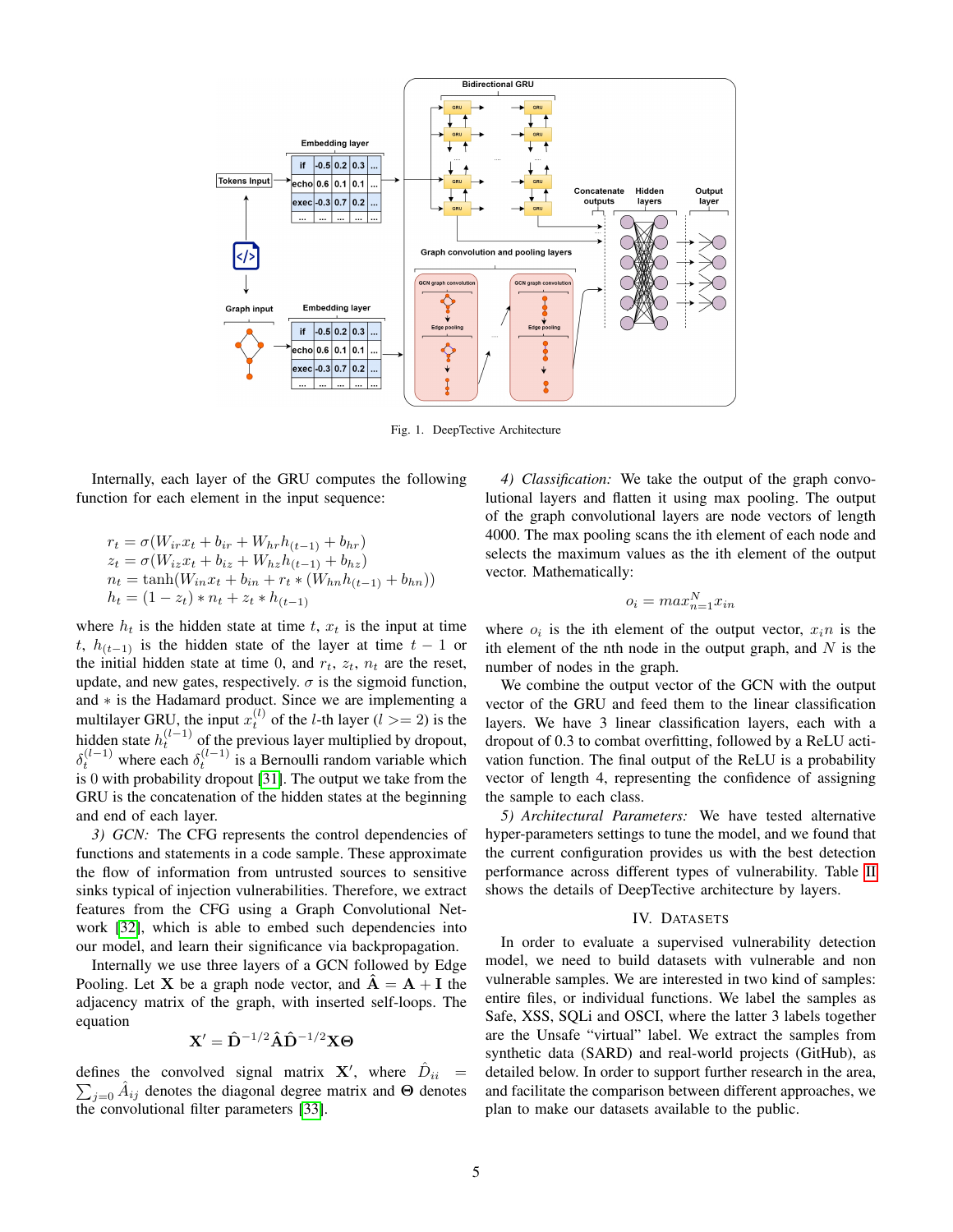TABLE II DEEPTECTIVE ARCHITECTURAL PARAMETERS

<span id="page-5-0"></span>

| Laver           | size | Output Edge-pool<br>size |             | <b>Dimension Activation</b><br>function | <b>Dropout</b> |
|-----------------|------|--------------------------|-------------|-----------------------------------------|----------------|
| Embedding       | 200  | None                     | 100         | None                                    | None           |
| GRU             | 200  | None                     | None        | None                                    | None           |
| GRU             | 200  | None                     | None        | None                                    | None           |
| GRU             | 200  | None                     | None        | None                                    | None           |
| Embedding       | 2000 | None                     | 100         | None                                    | None           |
| <b>GCNConv</b>  | 2000 | 2000                     | <b>None</b> | ReLU                                    | None           |
| <b>GCNConv</b>  | 4000 | 4000                     | None        | ReLU                                    | None           |
| <b>GCNConv</b>  | 4000 | 4000                     | None        | ReLU                                    | None           |
| Fully connected | 1000 | None                     | None        | ReLU                                    | 0.3            |
| Fully connected | 500  | None                     | <b>None</b> | ReLU                                    | 0.3            |
| Fully connected | 4    | None                     | None        | ReLU                                    | None           |

```
1 <!DOCTYPE html><html>
2 <head><style><?php
3 $array = array();
4 \text{~Sarray} [] = \text{′safe}5 \text{ Sarray} = \text{S\_GET['userData']};<br>6 \text{Sarray} = 'safe';
 7 $tainted = $array[1] ;
8 $tainted = http_build_query($tainted);
9 //flaw
10 echo $tainted ;
11 ?></style></head>
12 <body><h1>Hello World!</h1></body>
13 </html>
```
Fig. 2. XSS test case from the SARD dataset.

## <span id="page-5-1"></span>*A. Synthetic Samples*

The Software Assurance Reference Dataset project [\[34\]](#page-12-11) is a collection of code samples for multiple programming languages. The objective is to enable researchers and developers to evaluate alternative methods for detecting different types of bugs. Below, we consider the subset of SARD for PHP vulnerabilities [\[16\]](#page-11-10). Each sample is a short standalone file with no external dependencies. Samples are generated by a tool called the PHP Vulnerability Test Suite Generator [\[35\]](#page-12-12). The dataset contains both safe and unsafe samples for different vulnerability types. A separate metadata file lists the line considered responsible for the vulnerability of each unsafe sample.

Consider the example of a web page vulnerable to XSS from SARD reported in Figure [IV-A.](#page-5-1) We can immediately see that SARD samples are rather simplistic and unlikely to reflect code in real world projects (as in Table [I\)](#page-2-0), so it is not clear if models learned on SARD can be transferred to other code bases. Despite that, SARD has been widely used in previous studies of vulnerabilities, including specifically for PHP [\[13\]](#page-11-7), [\[25\]](#page-12-2). The advantages of SARD are that vulnerabilities are guaranteed to be self-contained in the samples, and each sample has very few irrelevant lines of code. This helps focusing the learning process. Besides, the labels of SARD samples are highly accurate, which is a primary concern for supervised machine learning approaches.

We extract the PHP code from each SARD safe and unsafe sample for XSS, SQLi and OSCI. Some SARD samples are very similar to each other. For example, there is a variant of the listing above where the <style> tags are replaced with <script> tags. This introduces duplicates in our code-only dataset, which we remove. We only collect file-level samples for SARD as each sample is already very short, and any function, if present, only contains very limited code (typically 1 line). We denote by  $SARD^{\#}$  our derived dataset.

The number of samples in the original SARD dataset and in our dataset are reported in Table [III.](#page-6-0)

#### *B. Realistic Samples*

Besides the focused, synthetic samples from  $SARD^{\#}$ , we want to collect a dataset representing vulnerabilities as they actually appear in realistic PHP projects.

GitHub hosts source code for PHP projects of all sizes, ranging from the extremely popular WordPress framework to a beginner's first PHP snippet. In order to select representative vulnerabilities, we searched the National Vulnerability Database (NVD) [\[36\]](#page-12-13) for CVE entries labelled with the CWE identifier of XSS (CWE-79), SQLi (CWE-89) and OSCI (CWE-78). We extracted from the references of each relevant CVE any GitHub commit URL, and cloned the corresponding PHP repositories. In combination, we also cloned from GitHub some of the largest and most commonly used open source PHP projects: Moodle, CodeIgniter, Drupal, ILIAS, phppmyadmin, wikia, magento2, simplesamlphp and WordPress.

*1) Sample Extraction:* We search the commit history of each cloned project for keywords related to the vulnerabilities we are interested in, including "xss", "sqli" and several variants. There are a few commit messages that report fixing both XSS and SQLi vulnerabilities: we exclude these, as multilabel classification is beyond the scope of this project. When we come across a relevant commit, we extract the vulnerable version of the affected files, and add to each file the label for the corresponding vulnerability. These constitute our file-level positives. From the same version of the repository, we save the files not affected by the commit as our file-level negatives.

To build a function-level dataset, we make the assumption that the presence in the function body of patched lines from a relevant commit implies that a function is vulnerable. We take a vulnerable file as identified above, start from the lines changed by relevant commits, and use interval trees to extract from the source code the functions containing the changed lines. These constitute our function-level positives. We also extract from each file the functions that do not contain any line changed in the commit, and save them as our functionlevel negatives.

*2) Label Noise:* The approach described above may introduce noise in the labelling of samples. Files may be mislabelled when a commit message misidentifies a vulnerability. Vulnerable files with a commit message that does not mention a vulnerability fix, and files which contain vulnerabilities not known or fixed by the developers, will be mistakenly labelled as negatives. A vulnerability-relevant commit may also include unrelated changes to non-vulnerable files. These files will be mistakenly labelled as positives. Similarly, if a vulnerable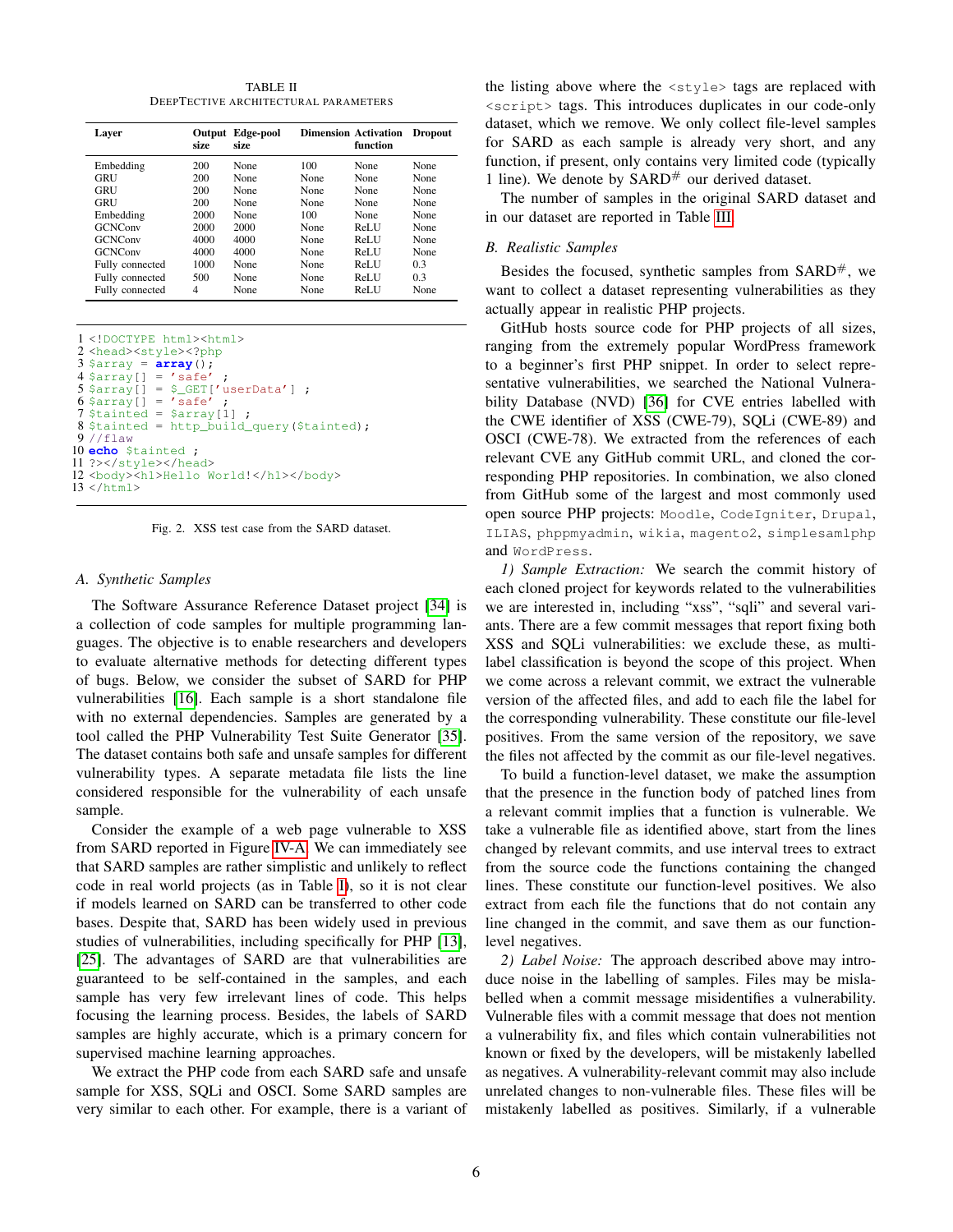<span id="page-6-0"></span>TABLE III NUMBER OF SAMPLES IN RELEVANT DATASETS.

| <b>Dataset</b>     | Safe  | XSS  | SOLi | OSCI |
|--------------------|-------|------|------|------|
| <b>SARD</b>        | 16240 | 4352 | 912  | 624  |
| $SARD^{\#}$        | 2928  | 960  | 288  | 250  |
| <b>GIT</b>         | 2726  | 2117 | 604  |      |
| $GIT$ <sup>f</sup> | 4288  | 726  | 428  | 11   |

file contains changes for both vulnerable and non-vulnerable functions, the latter will be mislabelled as positives. To limit these effects, we ignore commits modifying more than 20 files, and we discard changes that only consist in deleting lines of code, as both cases are mostly associated with code refactoring. We manually inspected 10% of the files labelled as positives, and did not detect any mislabelling.

*3) Datasets:* We denote the file-level dataset by GIT, and the function-level dataset by by  $GIT<sup>f</sup>$ . The number of samples of each class in GIT and  $\text{GIT}^f$  are reported in Table [III.](#page-6-0) Note that the relation between the number of samples in the two datasets is not straightforward.  $\text{GIT}^f$  has more negatives samples, as a file with a vulnerable function may contain a sizeable number of functions not affected by the commit. On the other hand, GIT has more positives because some vulnerabilities are not located inside function bodies.

## V. MODEL EVALUATION

We evaluate DeepTective on the separate tasks of function classification and file classification. For each task, we train and test the model on data from SARD, GitHub, and from both. This allows us to compare the difference between using synthetic and real-world samples. Furthermore, we compare the classification performance of DeepTective with previous work, and identify interesting variations between the approaches.

### *A. Methodology*

*1) Experimental Setup:* For both experiments, we use Pytorch 1.5 and Torch Geometric 1.5.0 with CUDA 10.1 on top of Python 3.8.1. We train the model on a computer running Intel Xeon Skylake CPU (40 cores), 128GB RAM and Nvidia GTX Titan XP. We use Weights & Biases [\[37\]](#page-12-14) as our main experimental management tool to track the each run throughout this work.

*2) Performance Criteria:* For each experiment, we report true negatives (TN), false negatives (FN), true positives (TP), false positives (FP), accuracy, precision, recall and F1-score.

Accuracy measures the percentage of correctly predicted samples, but is not very significant when test classes are imbalanced, like in the case of vulnerabilities which are very rare compared to safe samples. A trivial classifier marking everything as safe would have very high accuracy in the real world, but little use. Precision measures how many of the reported vulnerabilities are actual vulnerabilities: it tells us if it is worth investigating the results of the classifier. Recall measures the percentage of existing vulnerabilities that the

TABLE IV FUNCTION-LEVEL GRANULARITY RESULTS.

<span id="page-6-1"></span>

| Model                   | <b>Testing</b><br>set                       | TN                  | FN                                     | TP               | FP               | $($ %)                  | <b>Accuracy Precision Recall</b><br>$($ %) | $($ %)                  | F1<br>$(\%)$            |
|-------------------------|---------------------------------------------|---------------------|----------------------------------------|------------------|------------------|-------------------------|--------------------------------------------|-------------------------|-------------------------|
| Func-S<br>$(SARD^{\#})$ | $SARD^{\#}$<br>$\mathrm{GIT}^f$<br>ALL $^f$ | 277                 | $\Omega$<br>4182 1133<br>4455 1134 190 | 149<br>42        | 16<br>105<br>105 | 96.38<br>76.88<br>78.27 | 90.30<br>28.57<br>60.32                    | 100.0<br>3.57<br>14.35  | 94.90<br>6.35<br>23.18  |
| Func-G<br>$(GIT^f)$     | $SARD^{\#}$<br>GIT <sup>f</sup><br>ALL $^f$ | 2361<br>366<br>2727 | 1248 240<br>65<br>1313 293             | 53               | 567<br>63<br>630 | 54.46<br>75.14<br>56.74 | 29.74<br>45.69<br>31.74                    | 16.13<br>44.92<br>18.24 | 20.92<br>45.30<br>23.17 |
| Func-A<br>$(ALL^f)$     | $SARD^{\#}$<br>$\text{GIT}^f$<br>ALL $^f$   | 290<br>378<br>661   | $\Omega$<br>72<br>70                   | 149<br>46<br>197 | 3<br>51<br>61    | 99.32<br>76.05<br>85.84 | 98.03<br>47.42<br>76.36                    | 100.0<br>38.98<br>73.78 | 99.0<br>42.73<br>75.05  |

classifier is able to discover: it tells us how worried we should still be after running the tool. Finally, the F1 score summarises numerically the balance between precision and recall.

Note that in Tables [IV](#page-6-1) and [V](#page-7-0) we report only the figures for the binary classification problem where the positives classes XSS, SQLi and OSCI are merged in the Unsafe class. This is to simplify exposition, and because ultimately we care mostly about detecting vulnerabilities, irrespective of their specific label. Internally though we train our model and measure results for multiclass-classification, and will report relevant details where appropriate.

*3) Model Training:* Since this is a multiclass-classification problem, we use cross-entropy as our loss function. The training process uses a batch size of 64 along with an Adam optimiser and a learning rate of  $10^{-5}$ . Alongside this, we implement a learning rate scheduler that reduces the learning rate if the loss plateaus. Lastly, we split the dataset for training/validation/test to 80/10/10, and stratify data according to their classes. With the model and hyper-parameters in place, we train the model for 150 epochs to maximise the learning potential of our model.

### <span id="page-6-2"></span>*B. Classification*

We perform two experiments to investigate different learning patterns across function-level and file-level granularity. Different granularity levels are expected to behave differently based on the information provided for the model to learn.

*1) Function-Level Granularity:* Table [IV](#page-6-1) shows the result of testing our function-level model on the SARD<sup>#</sup>, GIT<sup>f</sup> and combined dataset  $ALL<sup>f</sup>$ , after training on each of them respectively.

**Func-S.** The Func-S model is trained on the  $SARD^{\#}$  dataset. It achieves great performance when testing on the SARD# dataset itself (despite training data not overlapping with testing data). The precision is 90.30% with a recall of 100% and F1 of 94.9%. The perfect recall score means that all vulnerable PHP samples are correctly classified as true positives. However, Func-S fails spectacularly on the real-world  $\text{GIT}^f$  dataset, with precision and recall down respectively to 28.57% and 3.57%. We hypothesize that this failure to generalise is due to the highly skewed and homogeneous nature of  $SARD^{\#}$  samples on which the model is trained. In particular, the model fails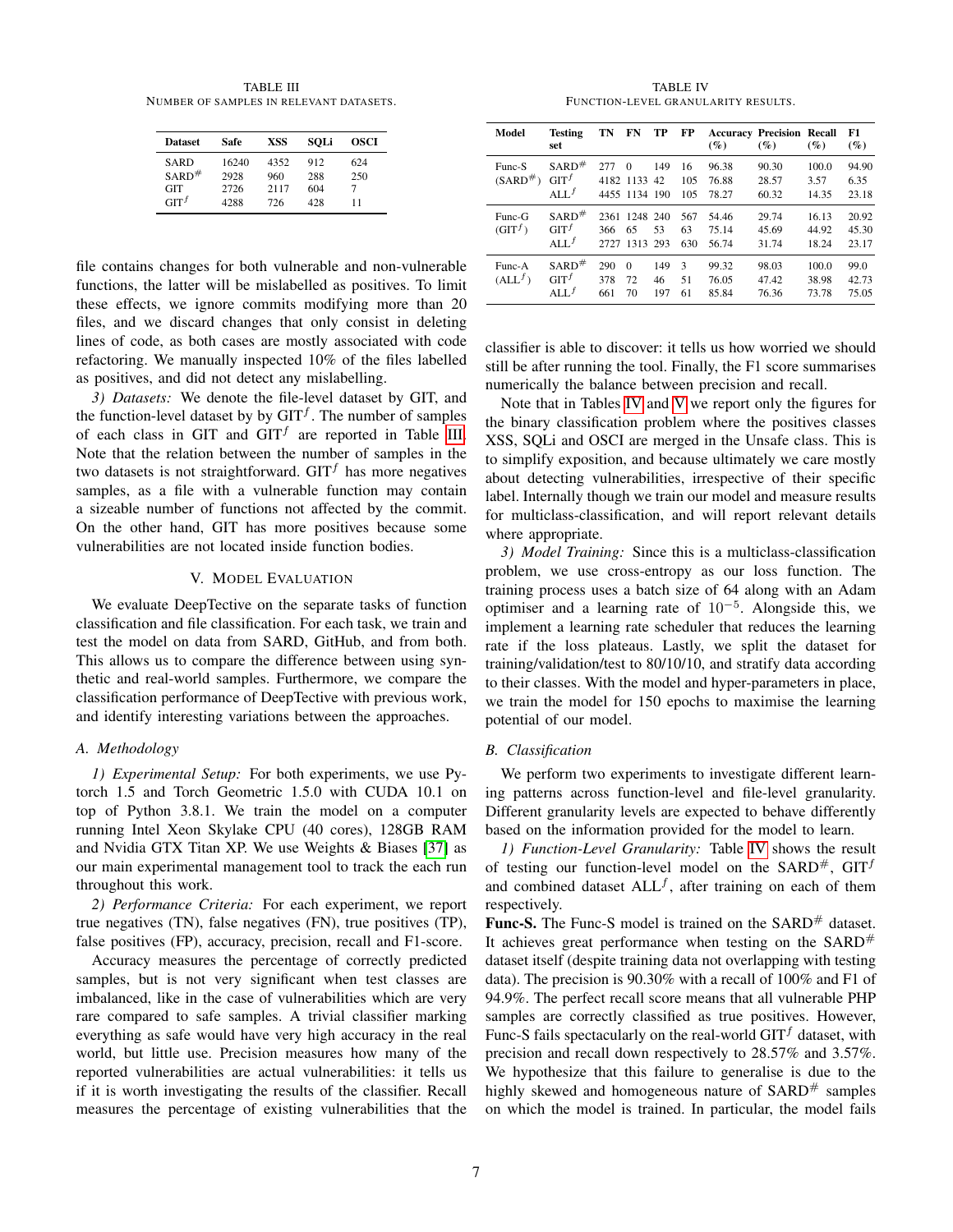to detect most of the vulnerable  $\text{GIT}^f$  samples (1133 FN). On inspection,  $SARD^{\#}$  vulnerable samples are short and focused around the vulnerability, whereas  $\text{GIT}^f$  vulnerable functions may contain a lot of irrelevant context, and more varied vulnerability patters. As can be expected, the performance on  $ALL<sup>f</sup>$  is roughly a weighted average of the preceding two.

Func-G. The results for the Func-G model are qualitatively similar, but the performance on the same distribution (the  $\text{GIT}^f$  dataset) is still disappointing in absolute terms, with 45.69% precision, 44.92% recall and 45.29% F1. We believe this shows that the function-level model is not appropriate for real world code. In fact, by manually inspecting  $\text{GIT}^f$ samples we can observe that although a vulnerability may in effect be present inside a function, the vulnerable line by itself is not sufficient to detect the function as vulnerable. As an extreme example, the identify function can be considered as a vulnerable instance of a function to sanitize user input: but inspecting the identity function by itself gives no clues to the presence of a vulnerability. This observation motivated us to explore file-level granularity, but first we investigate if combining SARD<sup>#</sup> and GIT<sup>f</sup> could introduce synergies which improve the classification performance.

Func-A. The results for the Func-A model show a noticeable improvement on  $SARD^{\#}$  over the already high performance of Func-S. On the other hand, the performance on  $\text{GIT}^f$  is similar but slightly worse (F1 score) than the one of Func-G, so the benefit of training across datasets was only felt in one direction. Finally, note that the jump in performance on  $ALL<sup>f</sup>$ is mostly an artefact of the lower number of samples available for testing, as 90% of both SARD<sup>#</sup> and GIT<sup>f</sup> data is used for training. This leads to a higher weight given to the  $SARD^{\#}$ performance in comparison to the Func-S case.

Figure [3\(](#page-8-0)A) compares the percentage of correct predictions for each fine-grained class on the  $ALL<sup>f</sup>$  test set, for Func-S,-G and -A. The main observation is that the Func-A model shows a reliable predictive capability, with all classes above 60%. Overall, at the function-level, combining datasets from different data distributions allows the model to learn more vulnerability patterns, which help the model to generalise its detection ability across different code writing styles and application domains.

*2) File-Level Granularity:* We now want to test if providing more context to the model improves its ability to learn vulnerable code patterns. Contextual information is made available to the model by switching from function-level to file-level granularity of samples, and adapting the model as described in Section [III.](#page-3-0) Table [V](#page-7-0) shows the result of training our model at the file-level granularity and testing on  $SARD^{\#}$ , GIT and their combination ALL.

File-S. The File-S model achieves perfect scores for all the metrics when testing on the  $SARD^{\#}$  dataset itself. The improvement over the performance of Fun-S, which is trained on the same dataset, must then be due entirely to the model adaptations for file-level granularity, including a larger vocabulary size. The results of GIT are also better than Fun-S but still not practically useful.

TABLE V FILE-LEVEL GRANULARITY RESULTS.

<span id="page-7-0"></span>

| Model                   | <b>Testing</b><br>set            | TN                     | FN        | ТP                               | FP                   | $($ %)                                                          | <b>Accuracy Precision Recall</b><br>$($ %) | $($ %)                  | F1<br>$($ %)            |
|-------------------------|----------------------------------|------------------------|-----------|----------------------------------|----------------------|-----------------------------------------------------------------|--------------------------------------------|-------------------------|-------------------------|
| File-S<br>$(SARD^{\#})$ | $SARD^{\#}$<br><b>GIT</b><br>AI. | $1624 \; 0$            | 1817 2263 | 589<br>465<br>3439 2263 1054 911 | $\Omega$<br>909      | 100<br>36.89<br>55.13                                           | 100.0<br>33.84<br>53.64                    | 100.0<br>17.05<br>31.78 | 100.0<br>22.67<br>39.91 |
| File-G<br>(GIT)         | $SARD^{\#}$<br><b>GIT</b><br>AI. | 251                    | 44        | 229                              | 22                   | 9143 2010 3878 7097 54.62<br>83.33<br>9396 2054 4107 7117 55.32 | 35.33<br>91.24<br>36.59                    | 65.86<br>83.88<br>66.66 | 45.99<br>87.40<br>47.25 |
| File-A<br>(ALL)         | $SARD^{\#}$<br><b>GIT</b><br>AI. | 1624<br>240<br>1864 34 | - 1<br>32 | 588<br>241<br>828                | $\Omega$<br>33<br>33 | 99.95<br>82.78<br>96.56                                         | 100.0<br>87.96<br>96.17                    | 99.83<br>88.28<br>96.06 | 99.92<br>88.12<br>96.11 |

File-G. A substantial improvement instead is observed on the performance of the File-G model, in particular on GIT. It achieves 91.24% precision and 83.88% recall, for an F1 score of 87.40%. This shows that although GIT is a harder dataset to learn, consisting of highly diverse PHP files from popular projects, file-level granularity provides enough of the missing information to achieve usable performance.

File-A. Training on the combined dataset has the effect of slightly reducing the perfect performance of File-S on  $SARD^{\#}$ , but yields a larger increases over the F1 score of File-G on GIT. In particular File-A finds more real-world vulnerabilities (increase of TP) but at the price of a few more false alarms (increase of FP).

Figure [3\(](#page-8-0)B) compares the percentage of correct predictions for each fine-grained class on the ALL test set, for File-S,-G and -A. The average predictive capability of File-A is higher than 80% for all classes, hence the additional contextual information provided at the file-level has a significant impact also at the multi-class classification level.

# <span id="page-7-1"></span>*C. Tool Comparison*

We compared the classification performance of DeepTective File-A, our best model, with selected publicly available tools to find PHP vulnerabilities, based on machine learning (wirecaml and TAP) or static analysis (progpilot, RIPS and WAP) [\[4\]](#page-11-17), [\[7\]](#page-11-19), [\[13\]](#page-11-7), [\[25\]](#page-12-2), [\[38\]](#page-12-15). We ran all the tools above on the same test sets from the  $SARD^{\#}$  and GIT datasets which we used in Section [V-B](#page-6-2) to evaluate File-A. We measured the tools detection performance, which is reported in Table [VI.](#page-8-1) Note that wirecaml is made of two binary classifiers for XSS and SQLi and thus we report the performance of each individual classifier. Furthermore, vulnerabilities of the class that is not being classified by a wirecaml classifier were deemed as safe samples when judging performance. Machine learning tools often perform better when trained and tuned using their authors' datasets. Hence, we used wirecaml and TAP trained on their respective datasets, effectively testing their ability to generalise to new datasets.

The results show that DeepTective significantly outperformed the other tools in terms of F1 score. TAP achieved a high F1 on the synthetic  $SARD^{\#}$  dataset, but showed poor performance on the realistic samples from GIT. wirecaml-SQLi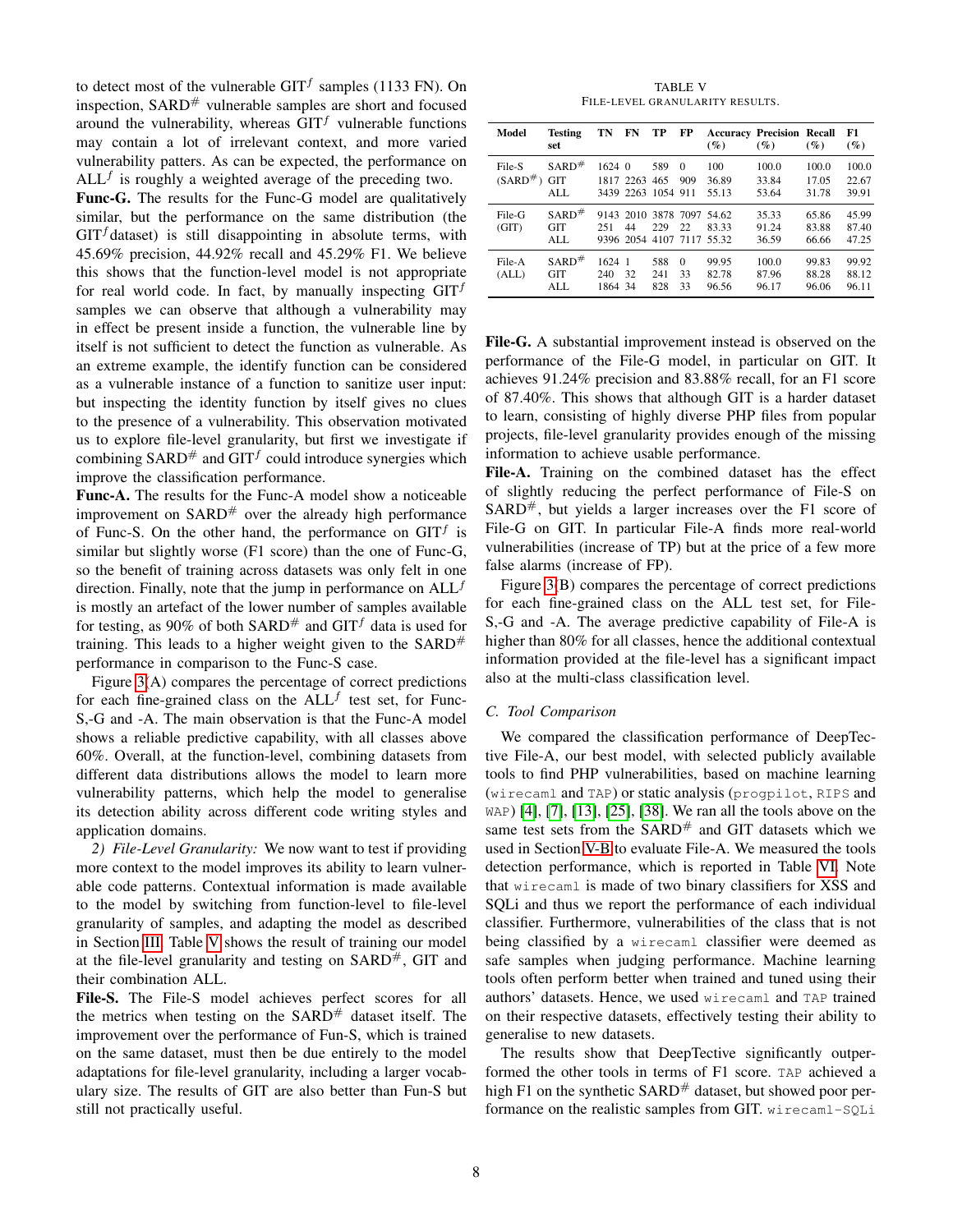

<span id="page-8-0"></span>Fig. 3. Distribution of correctly predicted samples across different types of vulnerability.

TABLE VI COMPARISON: DEEPTECTIVE FILE-A VS. SELECTED TOOLS.

<span id="page-8-1"></span>

| Tool name                              | TN                  | FN                       | TP                   | FP                         | $($ %)                                                         | <b>Accuracy Precision</b><br>$( \% )$ | Recall<br>$($ %)         | F1<br>$(\%)$            |
|----------------------------------------|---------------------|--------------------------|----------------------|----------------------------|----------------------------------------------------------------|---------------------------------------|--------------------------|-------------------------|
|                                        |                     |                          |                      |                            | A: Results for SARD <sup>#</sup> dataset.                      |                                       |                          |                         |
| DeepTective                            | 1624 1              |                          | 588                  | $\Omega$                   | 99.95                                                          | 100.0                                 | 99.83                    | 99.92                   |
| TAP<br>wirecaml-XSS<br>wirecaml-SQLi   | 1584<br>470<br>1496 | 96<br>50<br>$\mathbf{0}$ | 493<br>385<br>91     | 40<br>1308<br>626          | 93.85<br>38.64<br>71.71                                        | 92.50<br>22.74<br>12.69               | 83.70<br>88.51<br>100.00 | 87.88<br>36.18<br>22.52 |
| progpilot<br><b>WAP</b><br><b>RIPS</b> | 629<br>1342<br>1440 | 304<br>477<br>497        | 285<br>112<br>92     | 995<br>282<br>184          | 41.30<br>65.70<br>69.23<br><b>B</b> : Results for GIT dataset. | 22.27<br>28.43<br>33.33               | 48.39<br>19.02<br>15.62  | 30.50<br>22.79<br>21.27 |
| DeepTective                            | 240                 | 32                       | 241                  | 33                         | 82.78                                                          | 87.96                                 | 88.28                    | 88.12                   |
| TAP<br>wirecaml-XSS<br>wirecaml-SOLi   | 233<br>299<br>484   | 262<br>171<br>60         | 11<br>41<br>$\Omega$ | 40<br>35<br>$\overline{c}$ | 44.69<br>62.27<br>88.64                                        | 21.57<br>53.95<br>0.00                | 4.03<br>19.34<br>0.00    | 6.79<br>28.47<br>0.00   |
| progpilot<br><b>WAP</b><br><b>RIPS</b> | 265<br>160<br>256   | 257<br>154<br>225        | 16<br>119<br>48      | 8<br>113<br>17             | 51.47<br>51.10<br>55.68                                        | 66.67<br>51.29<br>73.85               | 5.86<br>43.59<br>17.58   | 10.77<br>47.13<br>28.40 |

achieved a high accuracy on GIT, but at the price of null precision and recall. Note that the same tool had perfect recall on the SARD<sup>#</sup> dataset. On a synthetic dataset intersecting with with our  $SARD^{\#}$ , [\[13\]](#page-11-7) measured F1 scores of 98.8% and 97.5% for TAP and wirecaml respectively. Our failure to replicate a similar result for those (pre-trained) tools on  $SARD^{\#}$  points to the difficulty for some machine learning models to generalise even to related datasets. We have noted above how a perfect 100% F1 for File-S on SARD<sup>#</sup> translated into a poor 22.67% F1 for the same model on GIT. That result is in line with the drop observed in the performance of all the tools above from testing on  $SARD^{\#}$  to testing on GIT. We believe our results show that evaluating tools only on synthetic datasets is not a sufficient guarantee of practical performance, and that DeepTective File-A stands out in its ability to perform well on realistic samples.

## VI. PRACTICAL EXPERIMENTS

In order to evaluate the practical usefulness of our model, we ran it on a number of PHP projects which we did not include in our GIT dataset. In particular we want to estimate the execution performance, to ensure that the tool can scale also to large projects, and assess it usability for actual vulnerability detection.

For these experiments we have chosen 13 software projects divided in two sets: 8 popular projects and 5 smaller plugins. The popular projects are listed in the top 50 GitHub repositories (based on stars), that use PHP as their primary language, and span from a few hundred kilobytes to tens of megabytes in size. These are meant to be a representative benchmark for the execution performance. We expect the popular projects to be carefully reviewed, hence we make the assumption that they currently have no security vulnerabilities, and we assume no TP and FN for classification purposes. We also collect 5 WordPress plugins projects, with a limited number of users (less than 20,000), to increase the likelihood of them containing an undiscovered security vulnerability. Projects with a limited user base may have a smaller development team lacking security expertise, or be subject to less scrutiny than popular projects.

Below we report the execution performance and accuracy for both sets, then we dig deeper on the smaller plugins sets to hunt for vulnerabilities, to limit the effort necessary in manually reviewing positives.

## *A. Execution Performance*

The size of the software projects considered varies from 110KB with 2713 lines of codes (LoC) to 27MB with 242,299 lines of codes. The size and LoC distribution of these software projects reflect the distribution of real-world projects as some projects are small and large in scale.

To evaluate the execution performance of DeepTective across real-word software projects, we use the following performance metrics:

- Lines of codes (LoC). The number of lines of codes in each file for all the PHP files in a specific software project.
- Processing time. The time taken (in seconds) to process and transform a PHP file to the data structure used by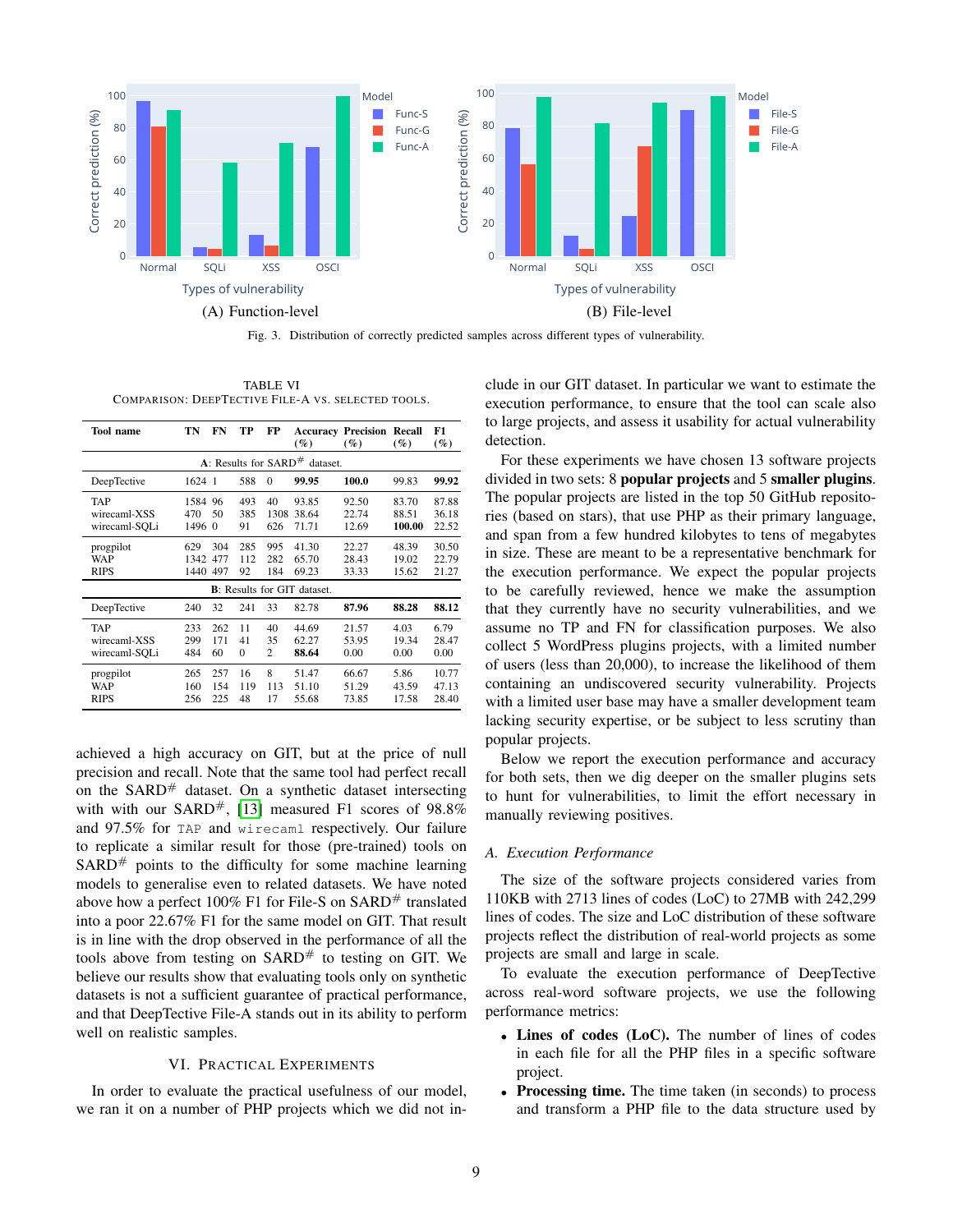our detection model. This process includes the creation of token sequences and CFGs.

- Inference time. The time take to perform the classification of all the PHP files in a specific software project.
- Time/LoC. The average total time taken (processing and inference) per line of code for a software project.
- Time/File. The average total time taken (processing and inference) per file in a software project.

Table [VII-](#page-10-0)A shows the execution performance for popular projects. Symphony has the longest processing time of 1699.91 seconds as it has the most number of PHP files and LoC. Laravel has the shortest processing time of 17.12 seconds, despite having a higher number of LoC (2713) than PHP-Mailer (2185). This is due to the simpler structure of Laravel code, which is a lightweight PHP framework containing the wireframe to develop a PHP web application. In terms of inference time, the data shows a consistent trend based on the number of PHP files in a project. The higher the number of PHP files, the longer the time it takes to perform inference, as the process is done on the file-level granularity. Time/LoC metric demonstrates minor differences across all the software projects in GitHub. However, the Time/File metric shows some surprising pattern as Composer has the highest execution time per file even though the number of total PHP files and execution time are lower than other larger projects like Symphony and CodeIgniter. Composer [\[39\]](#page-12-16) is a dependency management tool for PHP projects, which allows the user to declare, update and manage external libraries. Based on this, it shows that the complexity of Composer contributes to the high Time/File performance metric as compared to other GitHub projects.

Table [VII-](#page-10-0)B shows the execution performance for smaller plugins obtained from WordPress plugins website. The LoC for each project is consistent based on both the project size and the total number of PHP files. In terms of processing time and inference time, Sportspress takes much longer with 419.34 seconds and 3.48 seconds respectively, even though having fewer LoC than Simple Jobs Board. However, it is worth noting that Sportspress has a higher number of PHP files, and this significantly affects the execution time as the evaluation is done based on the file-level granularity. Surprisingly, in terms of Time/LoC and Time/File metrics, smaller projects like Appointment Booking Calendar and Payment Form for PayPal Pro recorded higher values as compared to larger projects like Sportspress and Simple Jobs Board. As for the popular projects, this variance reflects the different code complexity and style across different projects.

We expect LoC and processing time to exhibit some linear dependence. To verify this, we visualise the plot of processing time against LoC for all software projects in Figure [4.](#page-9-0) The figure shows a consistent pattern between processing time and LoC across all the software projects. The scatter of the points in the plot follows a pattern, where the LoC increase, the processing time also increases. This relationship is further demonstrated through the regression lines added in the figure. We can see that Sportspress has a near-perfect linear trend



<span id="page-9-0"></span>Fig. 4. Processing time over LoC.

throughout all the data points. However, several outliers can also be seen in the figure, especially the one that belongs to Symphony. This outlier has a value of 2326 LoC and 50.09 seconds of processing time. This specific data point is far from the projected trends of all the software projects. We inspected the file representing that data point, which is FrameworkExtension.php. This file contains a lot of nested if-else conditions in most functions, which explains the longer processing time. The creation of CFG for nested if-else conditions takes a longer compared to simpler source code.

*1) Discussion:* Overall, this performance analysis shows that DeepTective is an efficient model which can scale without problems to larger code bases. In the worst case scenario it takes less than half an hour to analyse a 27MB project. Considering that this kind of vulnerability detection is an offline task that is performed only periodically on a whole project, this cost is negligible. On the other hand, the average processing time per file, under one second, is also sufficiently small to make it possible to run the model on individual files at each commit as part of a continuous integration pipeline.

# *B. Classification Performance*

We established that DeepTective is usable in terms of execution performance. We now consider the usability in terms of vulnerability detection. As discussed above, we make the assumption that the popular projects currently do not have any security vulnerabilities. Hence we regard any positive reported by DeepTective as a false positive. In Table [VII](#page-10-0) we report the accuracy of File-A and File-G for all projects. As observed in Section [V-B,](#page-6-2) File-G has fewer FP than File-A, which translates to a higher accuracy on a vulnerability-free dataset. Hence we recommend to use File-G especially if the code base is large and the priority is to reduce false positives. We note a drop in accuracy for both models compared to the results reported in Table [V](#page-7-0) for GIT. This is due to the model being trained on a different code base, therefore encountering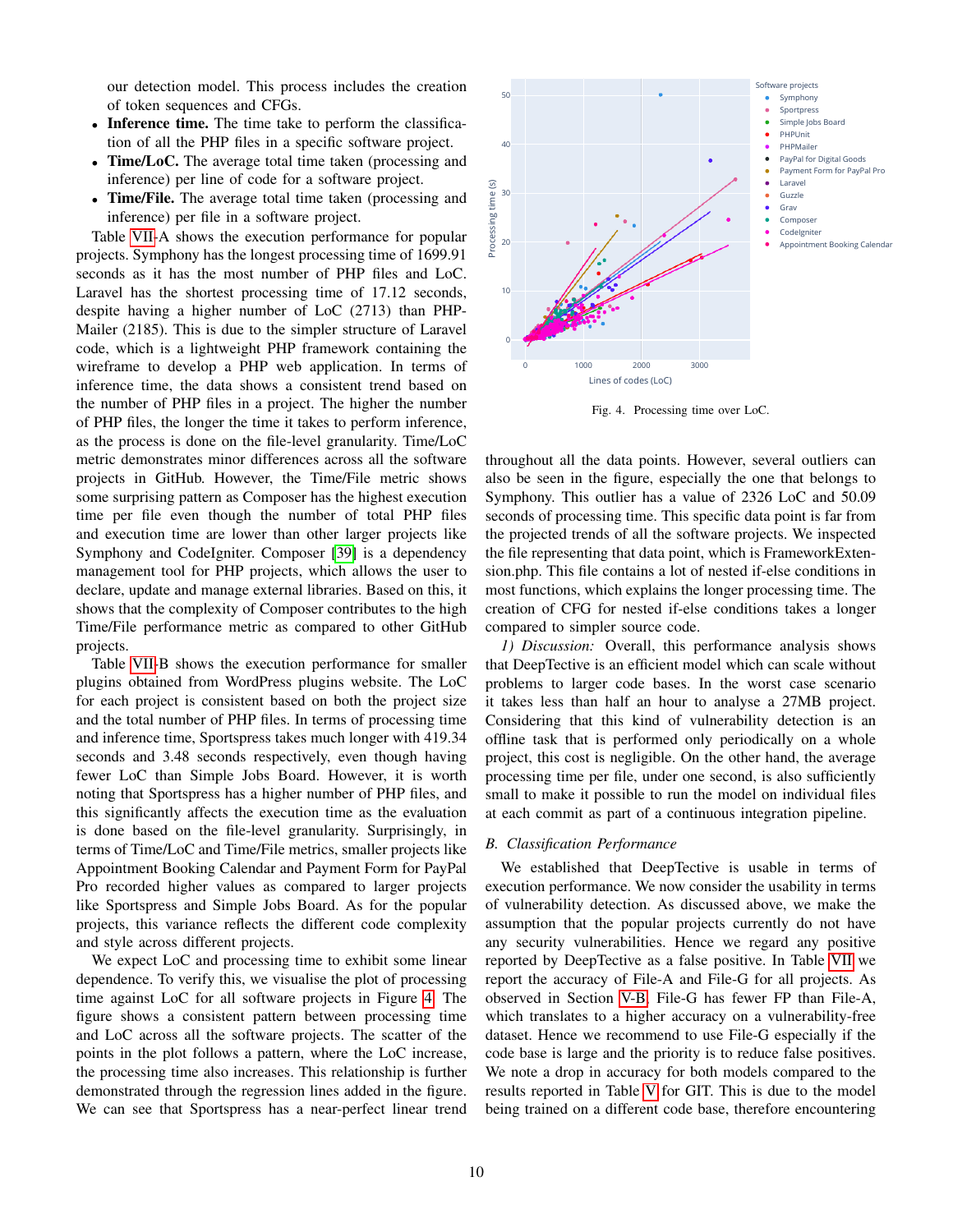| <b>TABLE VII</b> |                                    |
|------------------|------------------------------------|
|                  | DEEPTECTIVE EXECUTION PERFORMANCE. |

<span id="page-10-0"></span>

| Software project             | <b>Size</b><br>(bytes) | <b>PHP</b><br>files | LoC    | Processing<br>time(s)                  | <b>Inference</b><br>time(s) | Time<br>$(s)/L_0C$ | Time<br>(s)/File | File-A<br>$accuracy(\%)$ | File-G<br>$accuracy(\%)$ |
|------------------------------|------------------------|---------------------|--------|----------------------------------------|-----------------------------|--------------------|------------------|--------------------------|--------------------------|
|                              |                        |                     |        | A: Results for popular projects        |                             |                    |                  |                          |                          |
| Codeigniter                  | 7,416,704              | 669                 | 138495 | 728.4836                               | 7.4599                      | 0.00531            | 1.10006          | 53.81                    | 56.35                    |
| Composer                     | 2,342,547              | 252                 | 53518  | 384.9617                               | 3.1456                      | 0.00725            | 1.54011          | 55.16                    | 72.22                    |
| Grav                         | 5,955,146              | 347                 | 60922  | 400.0879                               | 4.0205                      | 0.00663            | 1.16458          | 55.62                    | 62.25                    |
| Guzzle                       | 352,741                | 32                  | 4555   | 28.1737                                | 0.7210                      | 0.00634            | 0.90296          | 50.00                    | 59.38                    |
| Laravel                      | 110,595                | 53                  | 2713   | 17.1215                                | 0.8413                      | 0.00662            | 0.33892          | 69.81                    | 75.47                    |
| PHPMailer                    | 381,439                | 55                  | 2185   | 20.6959                                | 0.9937                      | 0.00993            | 0.39436          | 96.36                    | 96.36                    |
| PHPUnit                      | 1.373.437              | 323                 | 35367  | 225.5044                               | 3.8504                      | 0.00648            | 0.71008          | 66.80                    | 83.59                    |
| Symphony                     | 27,052,061             | 2676                | 242299 | 1699.9081                              | 26.2258                     | 0.00712            | 0.64504          | 75.85                    | 75.67                    |
|                              |                        |                     |        | <b>B</b> : Results for smaller plugins |                             |                    |                  |                          |                          |
| Appointment Booking Calendar | 2,826,657              | 16                  | 4735   | 50.1272                                | 0.8017                      | 0.01076            | 3.18306          | 31.25                    | 56.25                    |
| Payment Form for PayPal Pro  | 1,005,490              | 13                  | 4379   | 44.5420                                | 0.7712                      | 0.01035            | 3.48563          | 15.38                    | 53.85                    |
| PayPal for Digital Goods     | 149,137                |                     | 1152   | 6.1942                                 | 0.5617                      | 0.00586            | 0.96514          | 57.14                    | 42.86                    |
| <b>Sportspress</b>           | 4.834.097              | 256                 | 50461  | 419.3428                               | 3.4818                      | 0.00838            | 1.65166          | 50.39                    | 48.05                    |
| Simple Jobs Board            | 9,783,895              | 198                 | 19775  | 108.8408                               | 2.3262                      | 0.00562            | 0.56145          | 86.87                    | 86.36                    |
| Total                        | 63,583,946             | 4897                | 620556 | 4133.9838                              | 55.2009                     | 0.00675            | 0.85546          | 61.98                    | 71.37                    |

novel unfamiliar coding patterns. Still DeepTective File-G has an average accuracy of 71.37%, which we consider an encouraging result in terms of generalisation to a new dataset, especially in comparison with the poor generalisation ability of the other tools considered in Sections [V-C.](#page-7-1)

## *C. Vulnerability Detection*

Finally we attempt to use DeepTective to discover new vulnerabilities. We assume that the smaller plugins we considered may indeed contain vulnerabilities, as discussed above. Our priority is to minimise the manual effort spent reviewing reported positives. Machine learning techniques make no promise of completeness, so it is preferable to miss some detections but focus the code reviewing efforts on code more likely to contain security flaws.

We follow a layered approach: we first use File-G (our practical model with fewer false positives) to detect potentially vulnerable files from the smaller plugins projects. That yields 177 potentially vulnerable files across two vulnerabilities, SQLi and XSS. Then, to better localise vulnerabilities, we apply Func-A (our most precise function-level model) on the 439 functions extracted from these 177 files. That yields 60 potentially vulnerable functions that are distributed across SQLi, XSS and OSCI vulnerabilities. Table [VIII](#page-10-1) shows the results for the layered approach.

In absence of ground truth, we need to resort to manual inspection to verify the results. Several appeared suspicious (say concatenate a SQL string to a variable) but we did not have sufficient familiarity with the application to determine unequivocally if they constituted a vulnerability. We were able to confirm 4 of these functions as actual security vulnerabilities, and we responsibly disclosed our findings to the respective developers. We publicly disclosed 2 of them after they were patched and we describe them below.

*1) CVE-2020-14092:* We found a SQL injection vulnerability in the plugin "Payment Form for PayPal Pro". It allowed any user to perform any SQL query they wanted, including

TABLE VIII LAYERED APPROACH RESULTS.

<span id="page-10-1"></span>

| Software project                                             | TN  | FP-SOLi                                          | <b>FP-XSS</b> | <b>FP-OSCI</b> |
|--------------------------------------------------------------|-----|--------------------------------------------------|---------------|----------------|
|                                                              |     | A: File-level granularity detection using File-G |               |                |
| Booking calendar                                             | 9   |                                                  |               |                |
| Payment form paypalpro                                       | 7   |                                                  |               |                |
| Paypal for digital goods                                     | 3   |                                                  |               |                |
| Sportspress                                                  | 123 | 31                                               | 102           |                |
| Simple Jobs Board                                            | 171 | 4                                                | 23            |                |
| <b>B</b> : Function-level granularity detection using Func-A |     |                                                  |               |                |
| Booking calendar                                             | 10  |                                                  |               |                |
| Payment form paypalpro                                       | 7   |                                                  |               |                |
| Paypal for digital goods                                     | 10  |                                                  |               |                |
| <b>Sportspress</b>                                           | 275 | 9                                                | 22            |                |
| Simple Jobs Board                                            | 77  |                                                  | 12            |                |

retrieving user login information. This received a CVSS score of 9.8 (critical). Figure [5](#page-11-22) shows the vulnerable code snippet from the source codes.

*2) CVE-2020-13892:* We found an XSS vulnerability in the "SportsPress" plugin, which allowed authenticated users to add malicious JavaScript to the WordPress installation. This received a CVSS score of 5.4 (medium). Figure [6](#page-11-23) shows the vulnerable code snippet from the source code.

We tested the tools from Section [V-C](#page-7-1) on these projects to see if they could detect either of the above vulnerabilities, but none succeeded.

## VII. CONCLUSIONS

We have presented DeepTective, a novel vulnerability detection approach which aims to capture contextual information from real-world vulnerabilities in order to reduce false positives and false negatives. Our approach combines a Gated Recurrent Unit to learn long term sequential dependencies of source code tokens and a Graph Convolutional Network to incorporate contextual information from the control flow graph. DeepTective exhibits scalable execution performance to tackle large source code bases, and achieves a better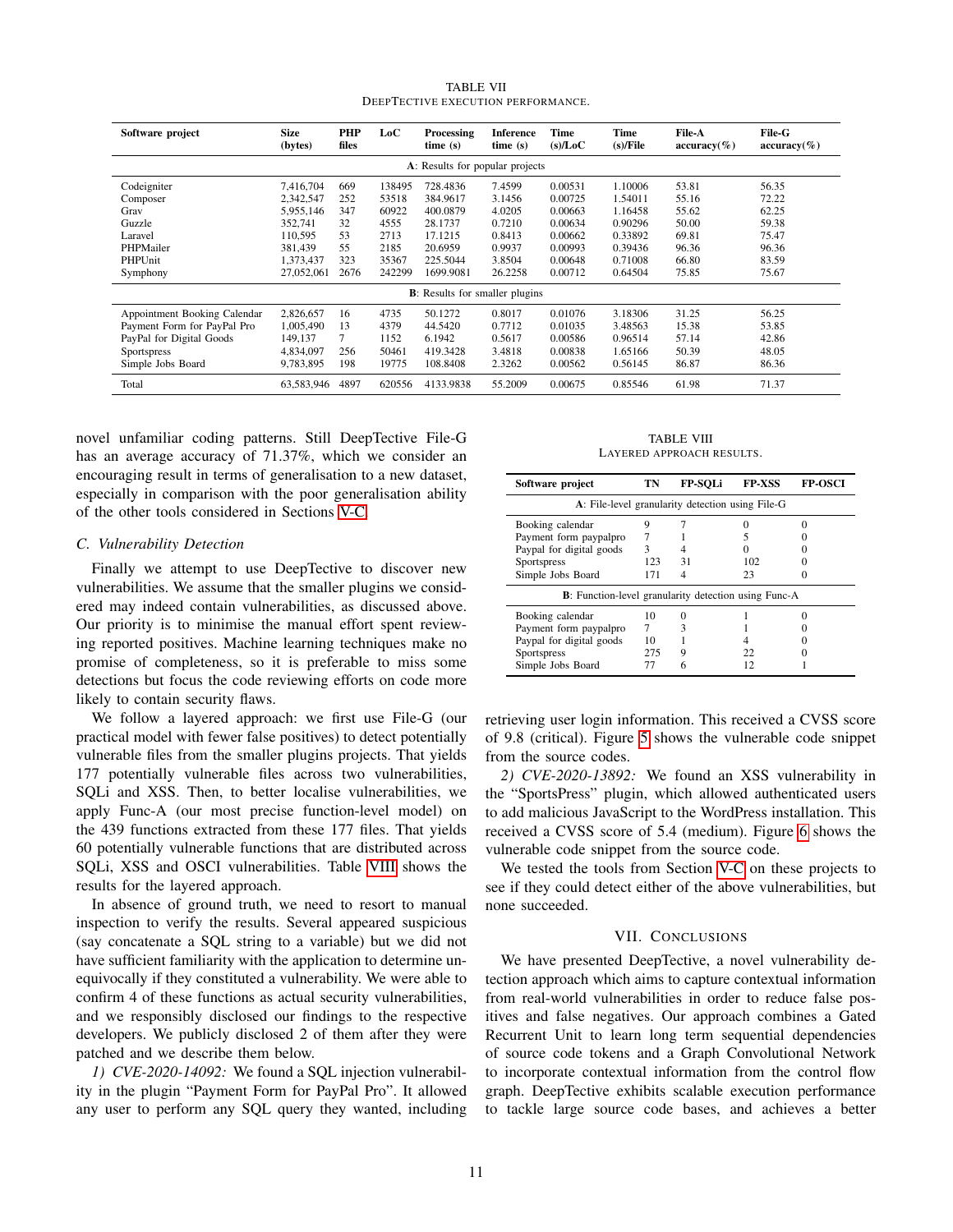```
1 function cp_ppp_init_ds(){<br>2 Squery result = cp ppp
 2 $query_result = cp_ppp_ds( $_REQUEST );
 3 $err = mysqli_error( $cpcff_db_connect );
 4 if ( \frac{\mathbf{is}\_null}{\mathbf{is}\_null} mysqli_connect_error() ))<br>5 \text{Serr} = \text{mysgll}\_connect\_error();
 5 $err .= mysqli_connect_error();
6 if ( $_REQUEST['cffaction'] == test_db_query){
 7 print_r( ( ( empty( $err ) ) ? $query_result:$err));
8 } else {
9 $result_obj = new stdClass;<br>10 if (!empty($err)){
10 if( \frac{empty( $err ) ){<br>11 $result obj->error
11 $result_obj->error = $err;<br>12 } else {
12 } else {<br>13 } $resu
                  13 $result_obj->data = $query_result
14 }
             print(json_encode($result_obj));
16 \rightarrow17 }
```
<span id="page-11-22"></span>Fig. 5. SQLi vulnerability CVE-2020-14092.

|   | 1 public function save() {                                                                      |
|---|-------------------------------------------------------------------------------------------------|
|   | parent::save();                                                                                 |
|   | if ( <b>isset</b> ( $\S$ POST [ 'sportpress_events_teams_delimiter' ]))                         |
| 4 | update_option('sportpress_event_teams_delimiter', \$_POST['sportpress_event_teams_delimiter']); |
|   |                                                                                                 |

<span id="page-11-23"></span>Fig. 6. XSS vulnerability CVE-2020-13892.

classification performance that the state-of-the-art on both synthetic and realistic datasets. Using DeepTective we were able to detect, with limited manual effort, 4 novel security vulnerabilities in WordPress plugins, which other detection tools failed to detect.

#### **REFERENCES**

- <span id="page-11-9"></span>[1] S. M. R. Rabheru, H. Hanif, "DeepTective: Detection of PHP vulnerabilities using hybrid graph neural networks," in *SAC '21. The 36th ACM/SIGAPP Symposium on Applied Computing. DOI: 10.1145/3412841.3442132.*, 2021.
- <span id="page-11-0"></span>[2] MITRE, "Browse CVE vulnerabilities by date," 2020. [Online]. Available:<https://www.cvedetails.com/browse-by-date.php>
- <span id="page-11-1"></span>[3] N. Jovanovic, C. Kruegel, and E. Kirda, "Pixy: a static analysis tool for detecting web application vulnerabilities," in *2006 IEEE Symposium on Security and Privacy (S P'06)*, 2006, pp. 6 pp.–263.
- <span id="page-11-17"></span>[4] J. Dahse and J. Schwenk, "Rips-a static source code analyser for vulnerabilities in php scripts," in *Seminar Work (Seminer Çalismasi)*. *Horst Görtz Institute Ruhr-University Bochum, 2010.*
- <span id="page-11-2"></span>[5] J. Dahse and T. Holz, "Simulation of built-in PHP features for precise static code analysis," in *21st Annual Network and Distributed System Security Symposium, NDSS 2014, San Diego, California, USA, February 23-26, 2014*. The Internet Society, 2014.
- <span id="page-11-3"></span>[6] S. Son and V. Shmatikov, "Saferphp: Finding semantic vulnerabilities in php applications," in *Proceedings of the ACM SIGPLAN 6th Workshop on Programming Languages and Analysis for Security*, ser. PLAS '11. New York, NY, USA: Association for Computing Machinery, 2011. [Online]. Available:<https://doi.org/10.1145/2166956.2166964>
- <span id="page-11-19"></span>[7] I. Medeiros, N. F. Neves, and M. Correia, "Automatic detection and correction of web application vulnerabilities using data mining to predict false positives," in *Proceedings of the 23rd International Conference on World Wide Web*, ser. WWW '14. New York, NY, USA: Association for Computing Machinery, 2014, p. 63?74. [Online]. Available:<https://doi.org/10.1145/2566486.2568024>
- <span id="page-11-20"></span>[8] I. Medeiros, N. Neves, and M. Correia, "Equipping WAP with WEAPONS to Detect Vulnerabilities: Practical Experience Report," in *2016 46th Annual IEEE/IFIP International Conference on Dependable Systems and Networks (DSN)*. IEEE, 2016, pp. 630–637.
- <span id="page-11-18"></span>[9] P. J. C. Nunes, J. Fonseca, and M. Vieira, "phpsafe: A security analysis tool for oop web application plugins," in *2015 45th Annual IEEE/IFIP*

*International Conference on Dependable Systems and Networks (DSN)*, 2015, pp. 299–306.

- <span id="page-11-4"></span>[10] J. Huang, Y. Li, J. Zhang, and R. Dai, "UChecker: Automatically Detecting PHP-Based Unrestricted File Upload Vulnerabilities," in *2019 49th Annual IEEE/IFIP International Conference on Dependable Systems and Networks (DSN)*. IEEE, 2019, pp. 581–592.
- <span id="page-11-5"></span>[11] R. Russell, L. Kim, L. Hamilton, T. Lazovich, J. Harer, O. Ozdemir, P. Ellingwood, and M. McConley, "Automated vulnerability detection in source code using deep representation learning," in *2018 17th IEEE International Conference on Machine Learning and Applications (ICMLA)*, 2018, pp. 757–762.
- <span id="page-11-6"></span>[12] Z. Li, D. Zou, S. Xu, X. Ou, H. Jin, S. Wang, Z. Deng, and Y. Zhong, "Vuldeepecker: A deep learning-based system for vulnerability detection," *arXiv preprint [arXiv:1801.01681](http://arxiv.org/abs/1801.01681)*, 2018.
- <span id="page-11-7"></span>[13] Y. Fang, S. Han, C. Huang, and R. Wu, "Tap: A static analysis model for php vulnerabilities based on token and deep learning technology," *PLOS ONE*, vol. 14, no. 11, pp. 1–19, 11 2019. [Online]. Available: <https://doi.org/10.1371/journal.pone.0225196>
- <span id="page-11-21"></span>[14] A. Fidalgo, I. Medeiros, P. Antunes, and N. Neves, "Towards a deep learning model for vulnerability detection on web application variants,' in *2020 IEEE International Conference on Software Testing, Verification and Validation Workshops (ICSTW)*, 2020, pp. 465–476.
- <span id="page-11-8"></span>[15] N. Guo, X. Li, H. Yin, and Y. Gao, "Vulhunter: An automated vulnerability detection system based on deep learning and bytecode," in *Information and Communications Security*. Cham: Springer International Publishing, 2020, pp. 199–218.
- <span id="page-11-10"></span>[16] Bertrand C. Stivalet, " PHP Vulnerability Test Suite," [Accessed April 10, 2020]. [Online]. Available: [https://samate.nist.gov/SARD/view.php?](https://samate.nist.gov/SARD/view.php?tsID=103) [tsID=103](https://samate.nist.gov/SARD/view.php?tsID=103)
- <span id="page-11-11"></span>[17] MITRE, "CWE - Frequently Asked Questions," 2020. [Online]. Available:<https://cwe.mitre.org/about/faq.html>
- <span id="page-11-12"></span>[18] ——, "2020 CWE Top 25 Most Dangerous Software Weaknesses," 2020. [Online]. Available: [https://cwe.mitre.org/top25/archive/2020/](https://cwe.mitre.org/top25/archive/2020/2020_cwe_top25.html) 2020 cwe [top25.html](https://cwe.mitre.org/top25/archive/2020/2020_cwe_top25.html)
- <span id="page-11-13"></span>[19] J. Clarke-Salt, *SQL injection attacks and defense*. Elsevier, 2009.
- <span id="page-11-14"></span>[20] MITRE, "CWE-79 - Improper Neutralization of Input During Web Page Generation ('Cross-site Scripting')," 2020. [Online]. Available: <https://cwe.mitre.org/data/definitions/79.html>
- <span id="page-11-15"></span>[21] M. Johns, B. Engelmann, and J. Posegga, "Xssds: Server-side detection of cross-site scripting attacks," in *2008 Annual Computer Security Applications Conference (ACSAC)*, 2008, pp. 335–344.
- <span id="page-11-16"></span>[22] Q. Liu, Y. Zhang, Y. Kong, and Q. Wu, "Improving vrss-based vulnerability prioritization using analytic hierarchy process," *Journal*